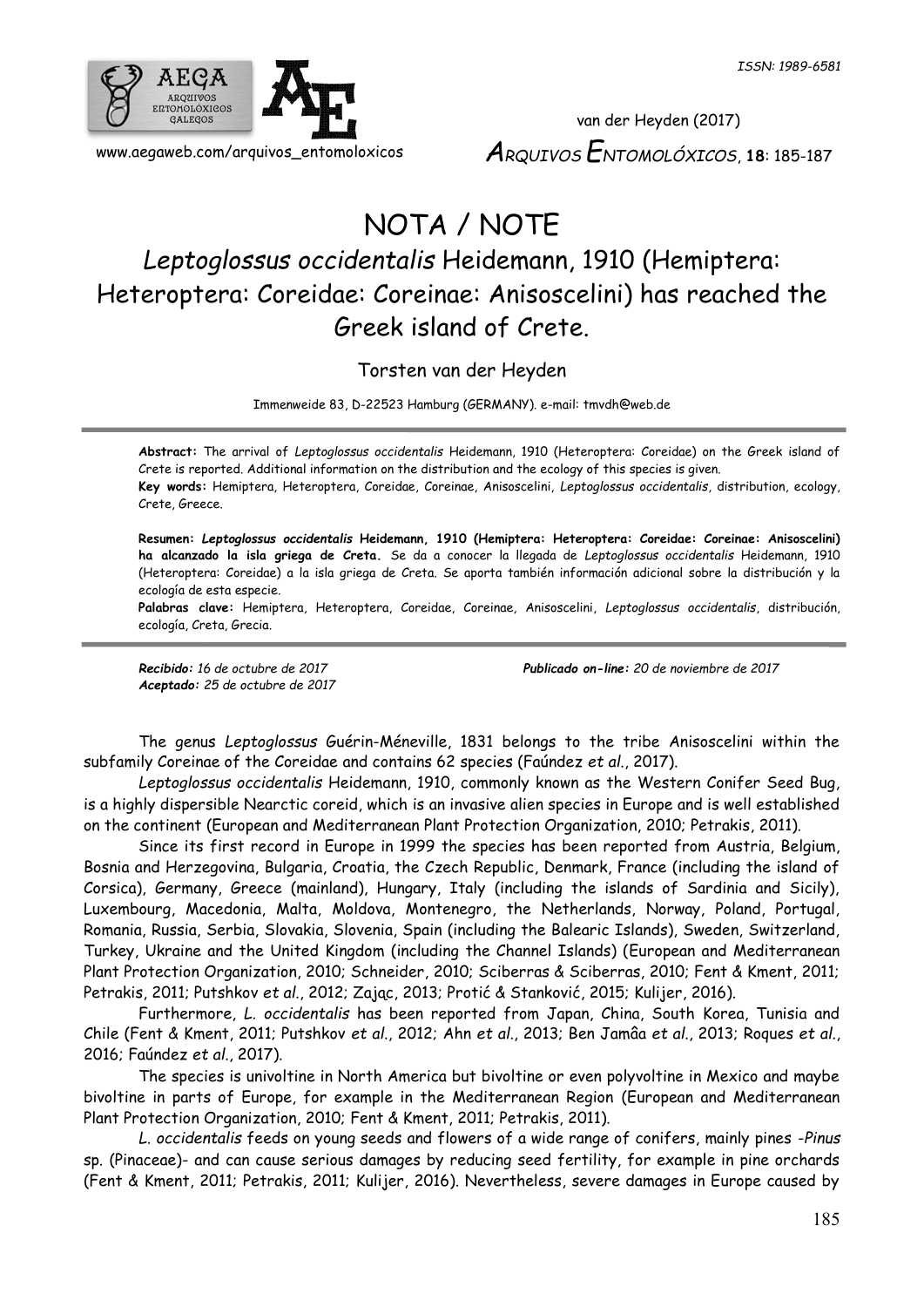*L. occidentalis* have not been reported, yet (European and Mediterranean Plant Protection Organization, 2010). Furthermore, *L. occidentalis* seems to feed on fruits of pistachio -*Pistacia* sp. (Anacardiaceae) and maybe almond species of the genus *Amygdalus* (Rosaceae) (Fent & Kment, 2011).

The major transport pathways of *L. occidentalis* are eggs in sawdust, wooden material, seed sources for culturing trees or even whole plant material (Petrakis, 2011). Furthermore, the species flies well (Putshkov *et al*., 2012) and is obviously capable of reaching islands.

Therefore it is not surprising that *L. occidentalis* has been found on the Greek island of Crete: on 21.08.2015, Steve Daniels was able to photograph a specimen (Fig. 1) in Ferma, in the south-eastern coastal part of the island.

## Acknowledgements

I would like to thank Steve Daniels (Ferma, Crete, Greece) for allowing me to use his photograph of *L. occidentalis* to illustrate this paper.

## References

Ahn, S.J.; Son, D.; Choo, H.Y. & Park, C.G. 2013. The first record on *Leptoglossus occidentalis* (Hemiptera: Coreidae) in Korea, a potential pest of the pinaceous tree species. *Journal of Asia-Pacific Entomology* **16**(3): 281-284.

Ben Jamâa, M.L.; Mejri, M.; Naves, P. & Sousa, E. 2013. Detection of *Leptoglossus occidentalis* Heidemann, 1910 (Heteroptera: Coreidae) in Tunisia. *African Entomology* **21**(1): 165-167.

European and Mediterranean Plant Protection Organization. 2010. *Leptoglossus occidentalis:* an invasive alien species spreading in Europe. In: *EPPO Reporting Service*, No. 1, Paris, 26 pp.

Faúndez, E.I.; Rocca, J.R. & Villablanca, J. 2017. Detection of the invasive western conifer seed bug *Leptoglossus occidentalis* Heidemann, 1910 (Heteroptera: Coreidae: Coreinae) in Chile. *Arquivos Entomolóxicos* **17**: 317-320.

Fent, M. & Kment, P. 2011. First record of the invasive western conifer seed bug *Leptoglossus occidentalis* (Heteroptera: Coreidae) in Turkey. *North-Western Journal of Zoology* **7**(1): 72-80.

Kulijer, D. 2016. *Leptoglossus occidentalis* (Heteroptera: Coreidae) and *Harmonia axyridis* (Coleoptera: Coccinellidae), two new invasive alien species for insect fauna of Macedonia. *Ecologica Montenegrina* **5**: 22-25.

Petrakis, P.V. 2011. First record of *Leptoglossus occidentalis* (Heteroptera: Coreidae) in Greece. *Entomologia Hellenica* **20**: 83-93.

Protić, L. & Stanković, M. 2015. New research on the fauna of Heteroptera in Bosnia-Herzegovina. *Acta entomologica serbica* **20**: 13-28.

Putshkov, P.V.; Gubin, A.I.; Popov, G.V.; Kalesnik, V.I. & Syzhko, V.V. 2012. The North American Intruder *Leptoglossus occidentalis* Heidemann (Heteroptera: Coreidae) Settled Down in Ukraine. *Ukrainska Entomofaunistyka* **3**(3): 1-3.

Roques, A.; Auger-Rozenberg, M.-A.; Blackburn, T.M.; Garnas, J.; Pyšek, P.; Rabitsch, W.; Richardson, D.M.; Wingfield, M.J.; Liebhold, A.M. & Duncan, R.P. 2016. Temporal and interspecific variation in rates of spread for insect species invading Europe during the last 200 years. *Biological Invasions* **18**(4): 907-920.